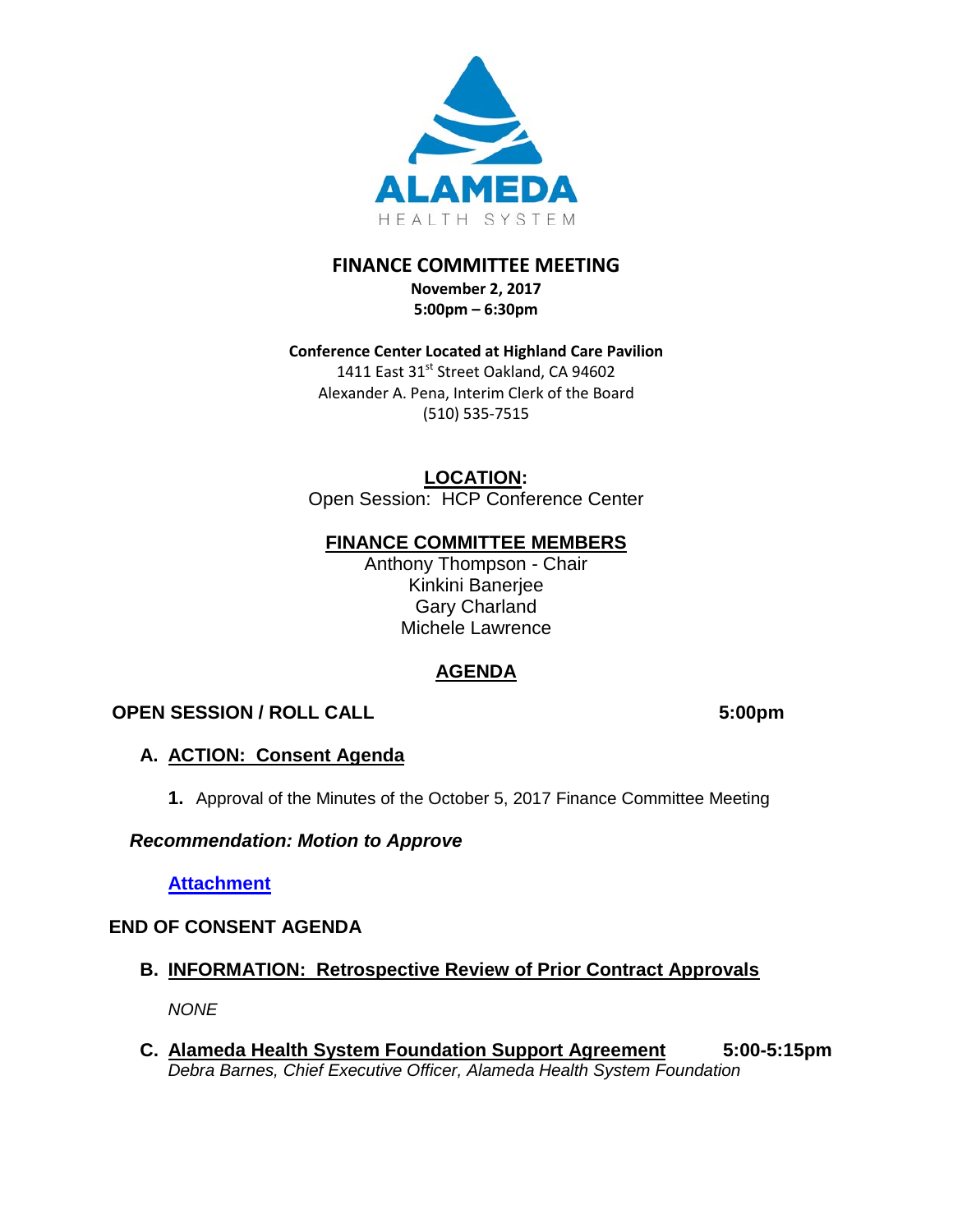## **D. ACTION: Approval of Contracts 5:15–5:30pm**

- **1.** Renewal agreement with Vizient, Inc. to be the Group Purchasing Organization for Alameda Health System. The term of the proposed agreement is January 1, 2018 through December 31, 2023. The estimated impact of the proposed agreement is \$3,430,050.00. *Luis Fonseca, Chief Operating Officer*
- **2.** Amendment to the agreement with OakCare Medical Group, Inc., for the provision of electrophysiology administrative services and substance use disorder administrative services. The term of the proposed amendment is November 15, 2017 through June 30, 2020. The estimated impact of the proposed agreement is \$260,156.67. *Ghassan Jamaleddine, Chief Medical Officer*

#### *Recommendation: Motion to Approve*

## **[Attachment](http://www.alamedahealthsystem.org/wp-content/uploads/2017/10/Tab-D-1.pdf)**

#### **E. INFORMATION/DISCUSSION: Operating Reports 5:30–6:10pm**

- **1.** Discussion of Committee Needs (10 minutes) *Anthony Thompson, Chair, Finance Committee*
- **2.** Chief Financial Officer Report: (10 minutes) *David Cox, CFO* - September 2017 Financial Report
- **3.** Chief Operating Officer Report: (20 minutes) *Luis Fonseca, COO*
- **4.** EMR Financing Update (Verbal Update) *David Cox, CFO Ed Babakanian, Interim CIO*

## **[Attachment](http://www.alamedahealthsystem.org/wp-content/uploads/2017/10/Tab-E-1.pdf)**

## **F. INFORMATION/DISCUSSION: Business Planning**

**1**. Market Share Analysis Follow Up **6:10–6:25pm**  *Ishwari Venkataraman, Vice President, Strategy & Business Planning* 

#### **[Attachment](http://www.alamedahealthsystem.org/wp-content/uploads/2017/10/Tab-F-1.pdf)**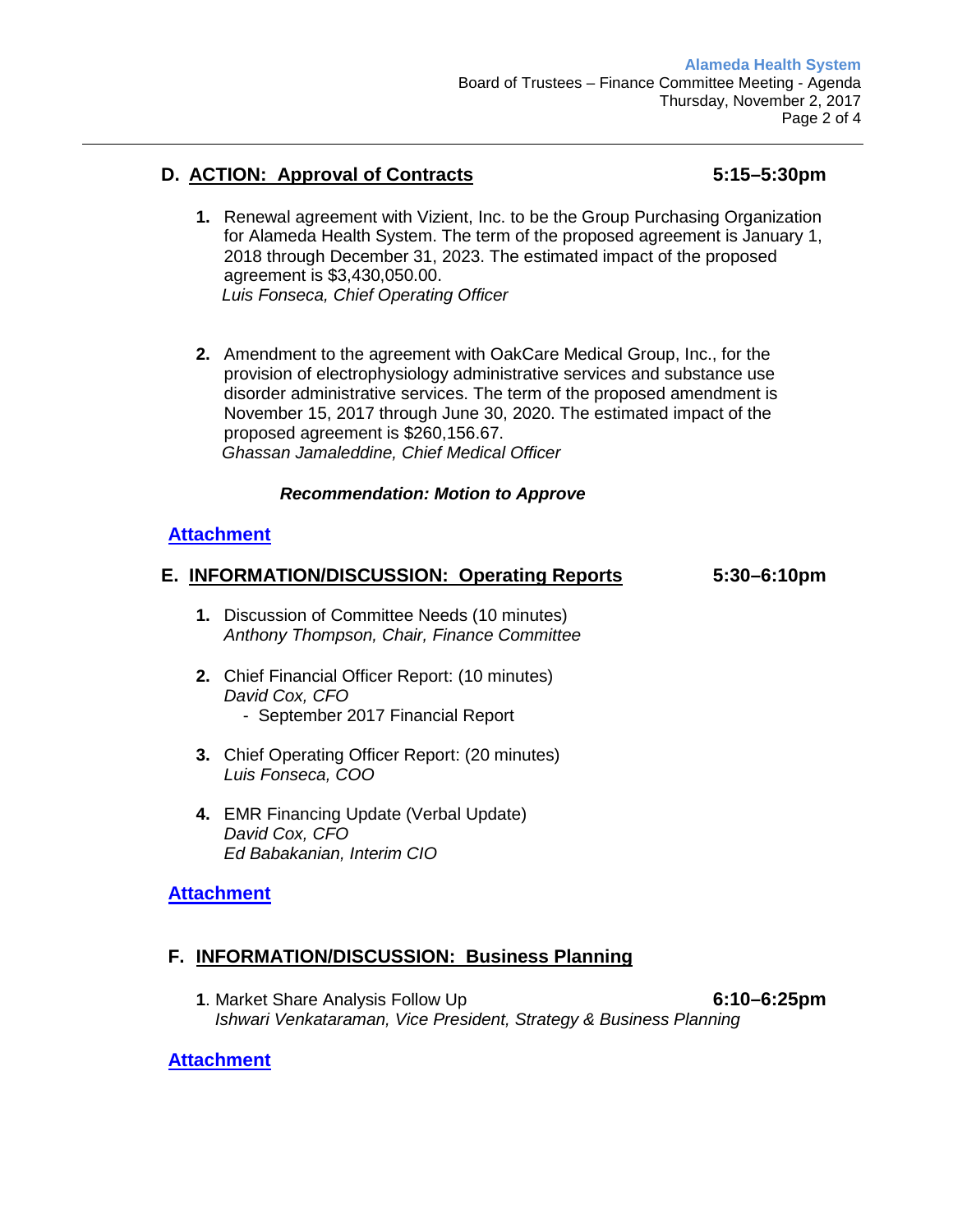# **G. DISCUSSION: Committee Planning 6:25–6:30pm**

**Public Comment**

**[Attachment](http://www.alamedahealthsystem.org/wp-content/uploads/2017/11/Considerations-for-GPO-Award2.pdf)**

**Trustee Comments**

## **ADJOURNMENT**